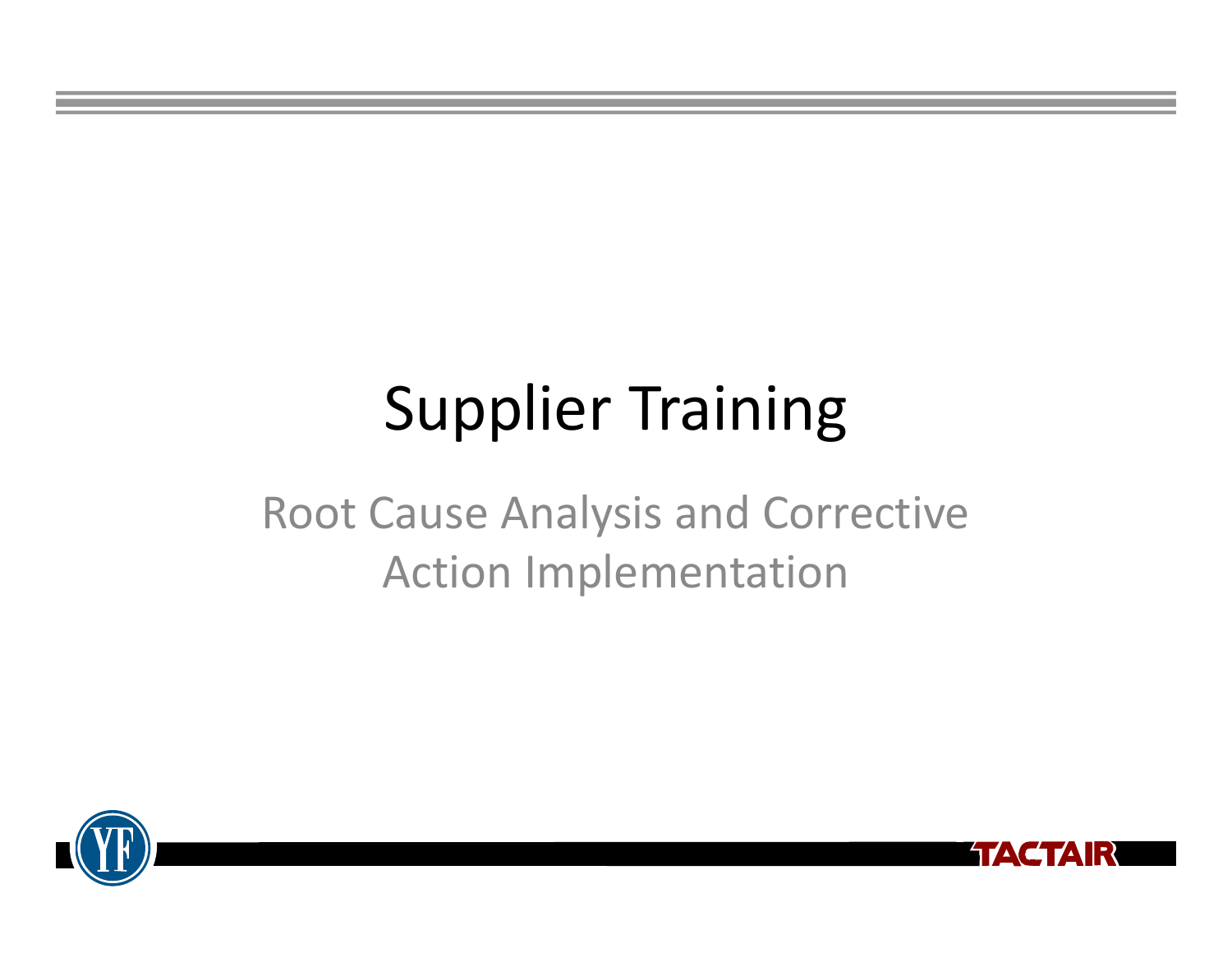#### **Corrective Actions**

At Young & Franklin and Tactair, our goal is to work with our suppliers to help avoid problems and help towards continuous improvement.

We have developed the following training document to explain our expectations for corrective actions and give guidelines to ensure corrective actions are robust.

*This document is for reference only and does not supersede official communication*



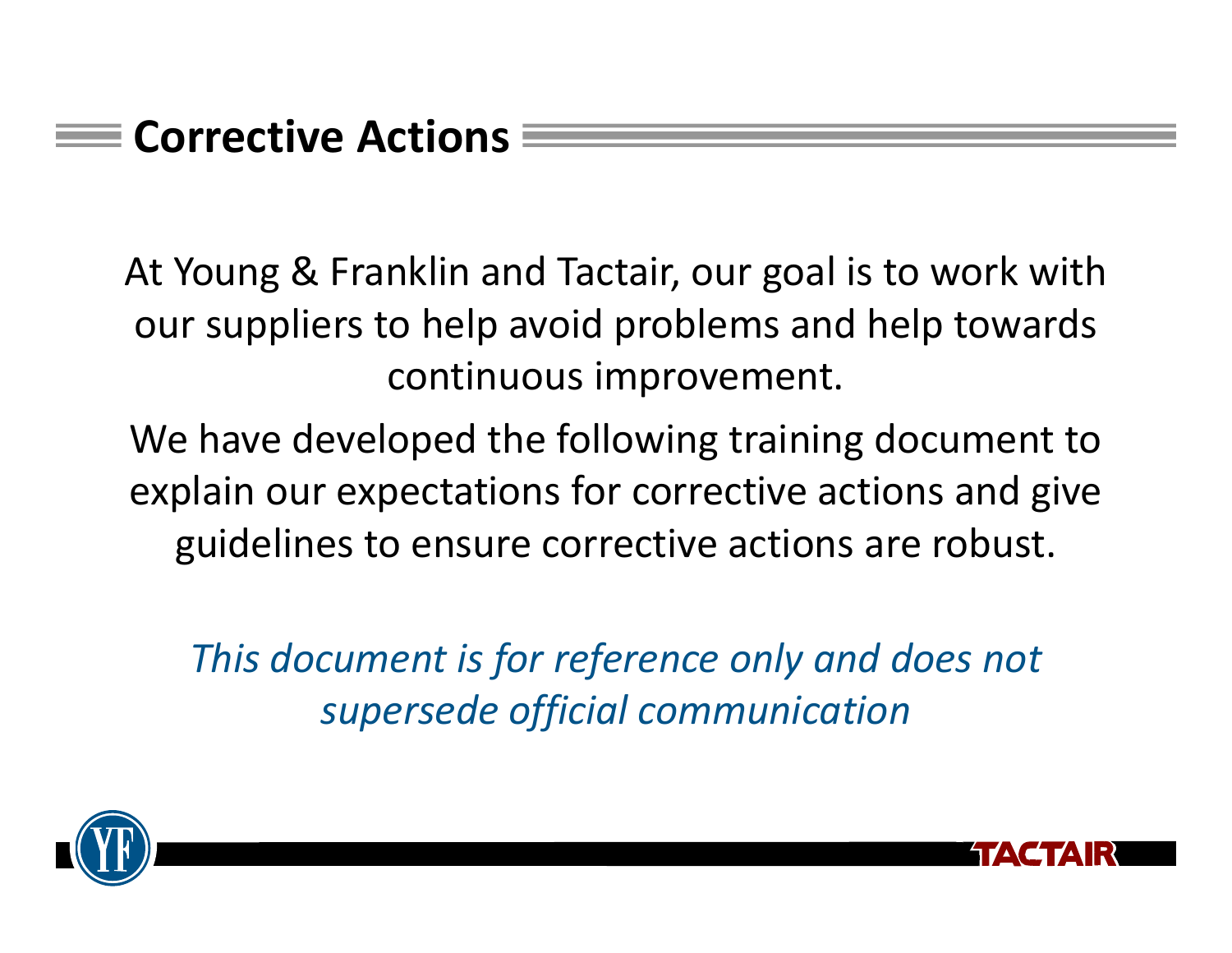



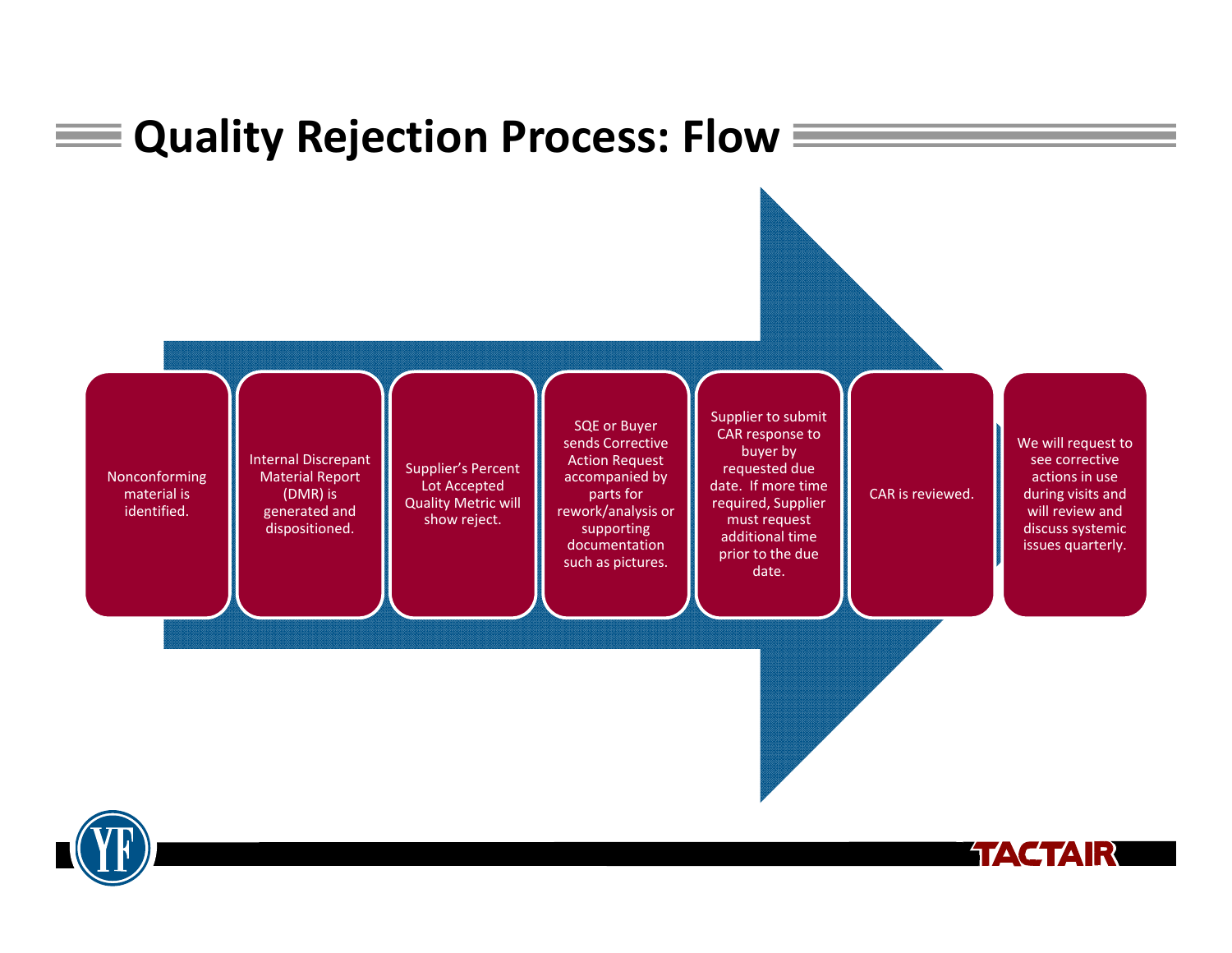### **Quality Rejection Process: Accounting**

*Accounting pays for accepted parts only.*

### **Receiving Inspection Rejections**

- •• Parts returned without payment
- $\bullet$ • Line item added to the PO for repair/replacement
- $\bullet$ ● Re-invoice and payment issued after acceptance of parts

### **Manufacturing, Assembly & Testing Rejections**

- Parts returned as Y&F/Tactair‐ owned material
- Vendor Quality purchase order (VQxxxxx) for repair/replacement
- • No invoicing required unless returned for credit and then <sup>a</sup> Debit Memo will be issue

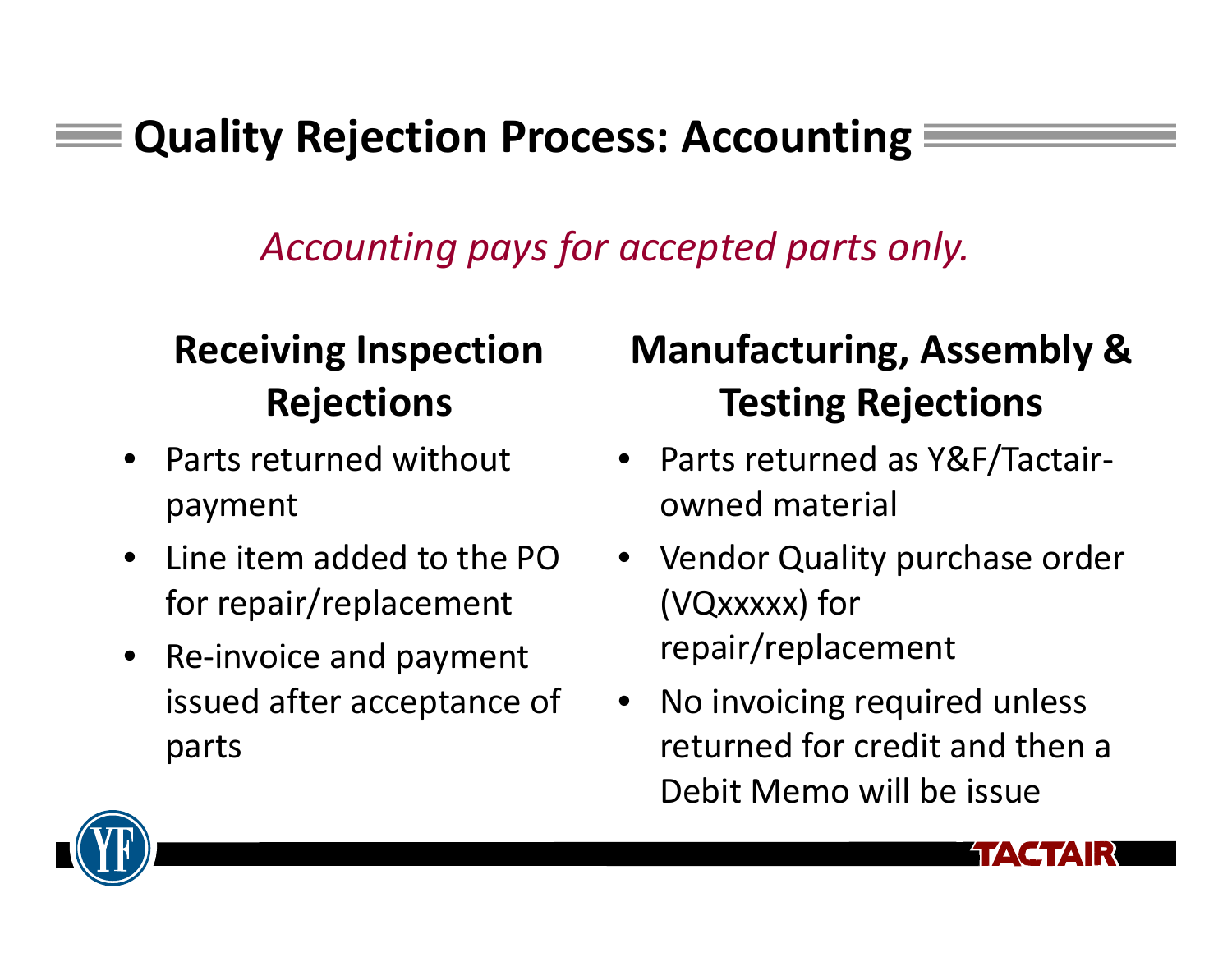### **Quality Rejection Process: Communication**

- Your Buyer is your Point of Contact.
- You will receive <sup>a</sup> CAR Letter from your buyer and please submit your response directly to your buyer.
- Contact a Supplier Quality Engineer with questions or requests for additional information.
- Copy your buyer on **ALL** communication.



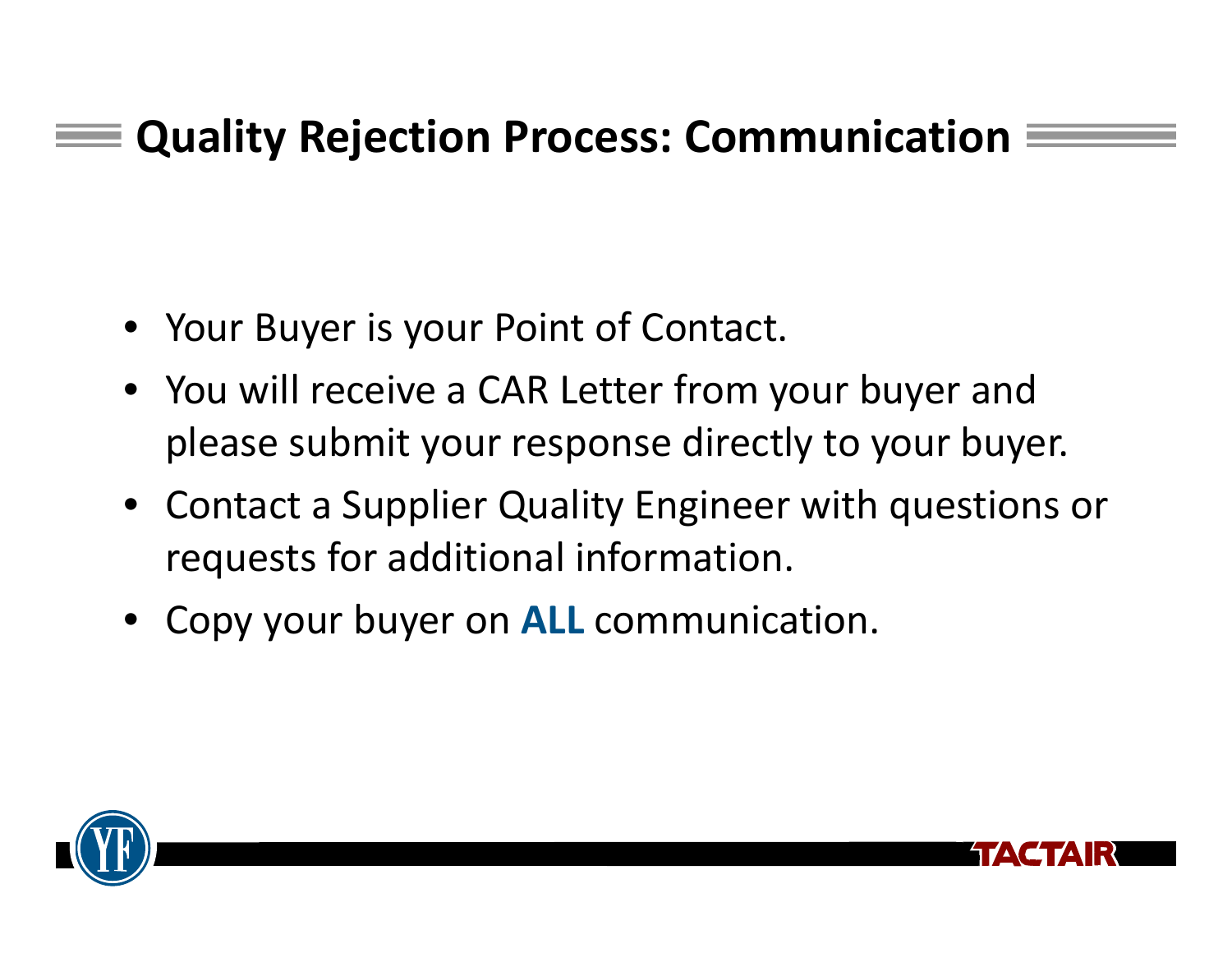### **Quality Rejection Process: CAR Form**

- Use our form unless your internal system requires use of your own.
- Ensure your response addresses all sections of the/our form.
- Our form is posted in Adobe and Word format at:
	- www.yf.com
	- www.tactair.com
- • Respond electronically, if possible.

|                                                                                                                                                       |            |           |              | For Supplier Training see www.yf.com or www.tactair.com Corrective Actions will be validated by YF/Tactair Supplier Quality on next Supplier visit  |                           |                                   |
|-------------------------------------------------------------------------------------------------------------------------------------------------------|------------|-----------|--------------|-----------------------------------------------------------------------------------------------------------------------------------------------------|---------------------------|-----------------------------------|
| <b>Supplier Name &amp; Address:</b>                                                                                                                   |            |           |              |                                                                                                                                                     | <b>CAR Date of Issue:</b> |                                   |
| <b>Reply To:</b>                                                                                                                                      |            |           |              |                                                                                                                                                     | <b>CAR DUE DATE:</b>      |                                   |
| <b>Supplier e-mail(s):</b>                                                                                                                            |            |           |              |                                                                                                                                                     |                           |                                   |
| <b>Part Number/Description:</b>                                                                                                                       |            |           |              |                                                                                                                                                     |                           |                                   |
| PO Number:                                                                                                                                            | PO Line #: | PO Lot #: | PO Line Qty: | QTY Defective:                                                                                                                                      | YF/TFC QAR#:              |                                   |
|                                                                                                                                                       |            |           |              |                                                                                                                                                     |                           |                                   |
| YF/TFC Notes from QAR:                                                                                                                                |            |           |              |                                                                                                                                                     |                           |                                   |
| (D2) Form a Cross Functional Team: Names, positions, phone numbers, email, indicate team leader                                                       |            |           |              | (D3) Containment Actions/Interim Corrective Action: Protect VF/TFC from non-conforming parts and support our production                             |                           | Completion                        |
|                                                                                                                                                       |            |           |              |                                                                                                                                                     |                           | Date:                             |
|                                                                                                                                                       |            |           |              | <b>Root Cause: How escaped?</b>                                                                                                                     |                           |                                   |
|                                                                                                                                                       |            |           |              |                                                                                                                                                     |                           | <b>Completion</b><br>Date:        |
| (D4) Root Cause: Why made?<br>(D5) Permanent Corrective Action (PCA): Provide objective evidence<br>(D6) Validation: Does your PCA prevent the issue? |            |           |              |                                                                                                                                                     |                           | <b>Completion</b><br>Date:        |
| that could have this potential issue                                                                                                                  |            |           |              | (D7) Verification: How will you ensure that this fix will be permanent and continuous? Include read across to all other similar parts and processes |                           | <b>Completion</b><br>Date:        |
| (D8) Congratulate Your Team: Thank you for proactively resolving this issue, capture "Lessons Learned"                                                |            |           |              |                                                                                                                                                     |                           | <b>Completion</b><br><b>Date:</b> |



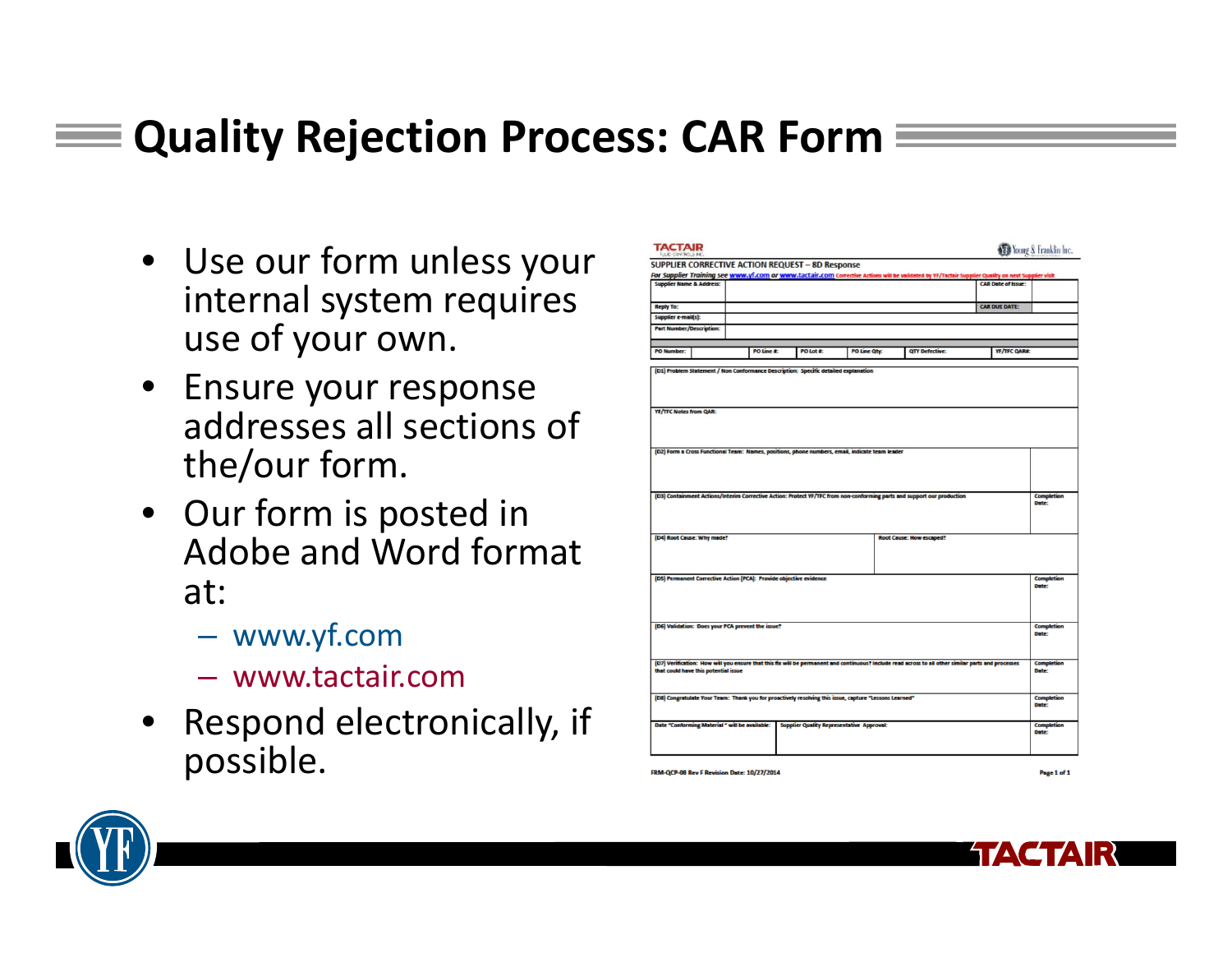### **Quality Rejection Process: Y&F/Tactair's Role**

- We write <sup>a</sup> QAR and assign supplier responsibility with the information available at the time.
- We may change responsibility due to new information.
- We want to work with you on root cause analysis.
- Robust improvements may be required at our end also.
- Our goal is to prevent future problems for both of us.



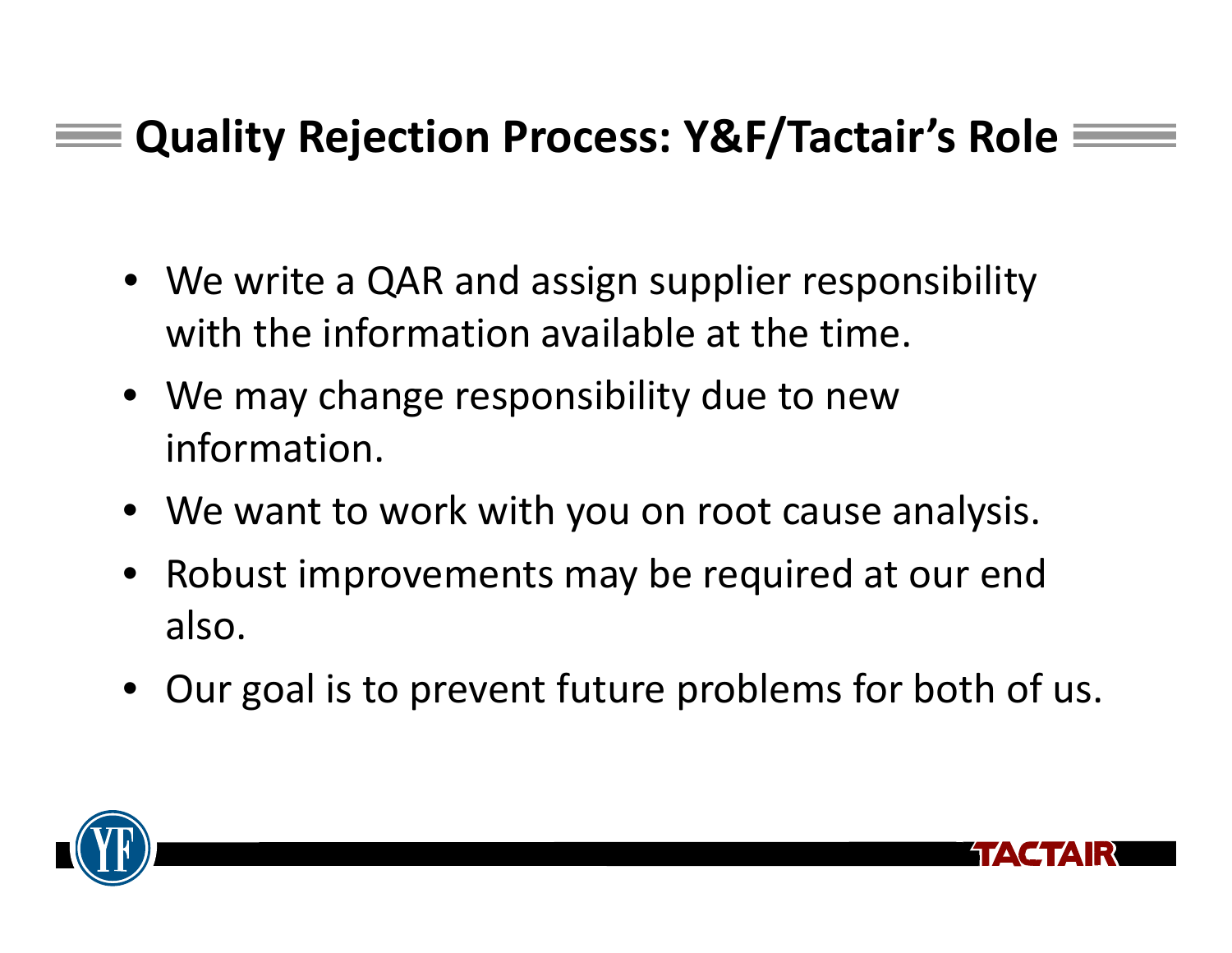### **Many Root Cause Analysis Methods Available**

- Use the tools that best fit the problem and your quality system.
- We can help direct you to resources on root cause analysis techniques.
- We will participate in problem solving if needed.
- We don't dictate <sup>a</sup> specific tool for you to use, but we are looking for real use of these tools integrated into your business processes.



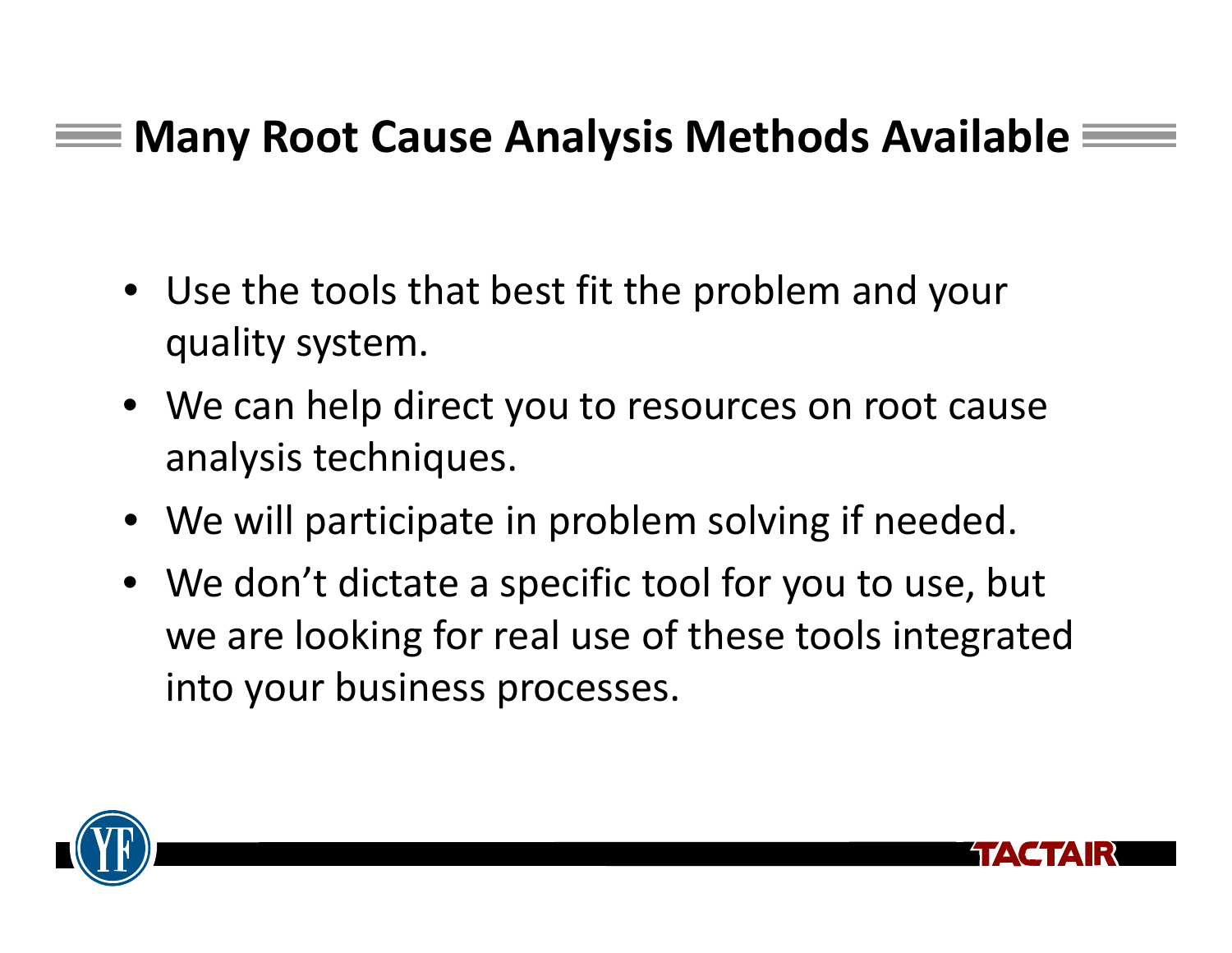### **Use Root Cause Analysis to Drilldown into Issues and to Prevent Recurrence**

- A true root cause can usually be found in incomplete or inadequate training procedures or process controls or their incorrect use.
	- "*Operator error that escaped our AQL sampling plan"* does not get to the real root cause of the issue.
- Instead, use <sup>a</sup> combination of root cause analysis techniques to go deep into <sup>a</sup> problem:



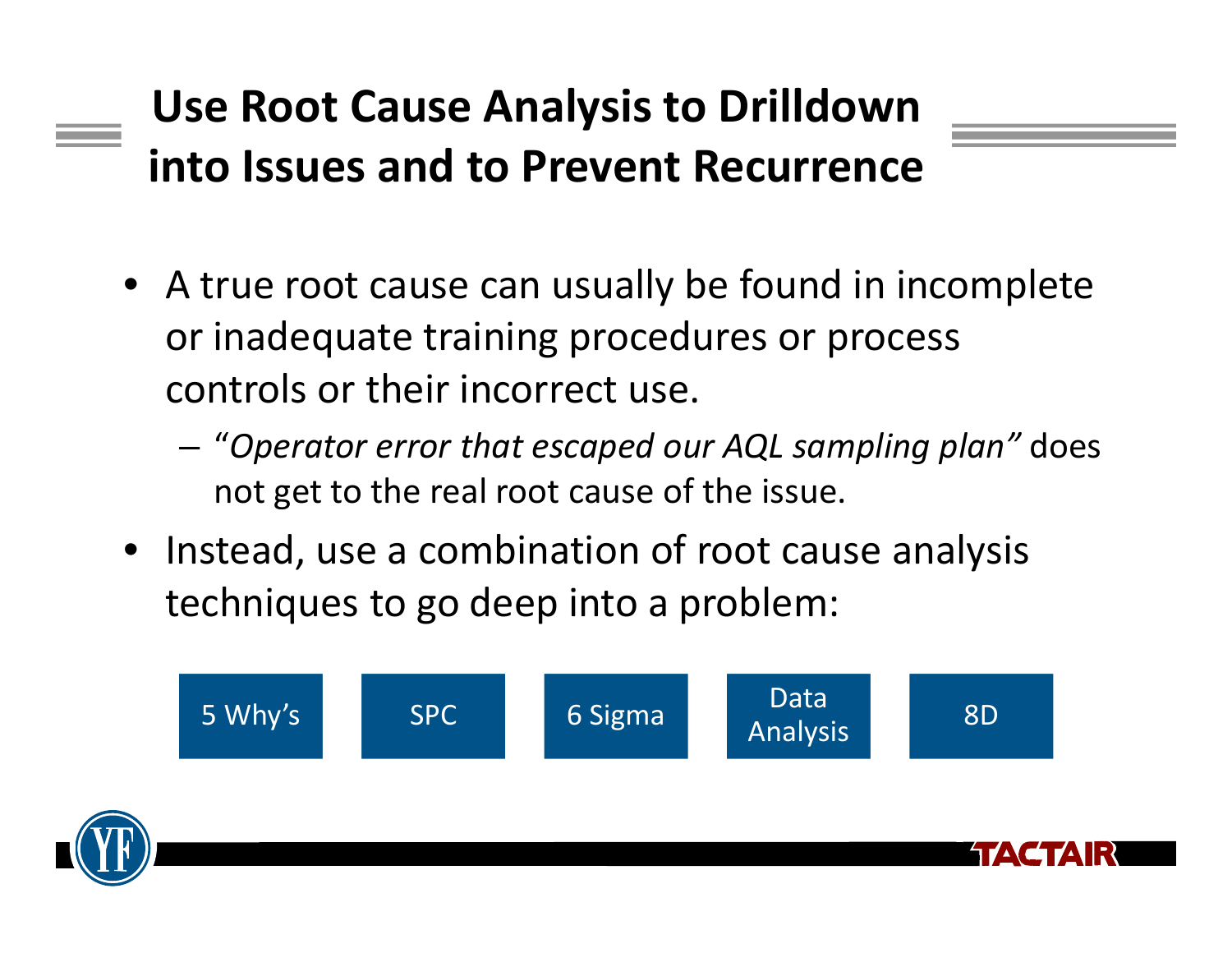## **Key to Root Cause Analysis is Asking the Right Questions**

*"Operator error that escaped our AQL sampling plan"*

does not get to the real root cause of the issue

- • Were handling and packaging instructions documented in order to prevent part damage?
- •Was the operator adequately trained?
- $\bullet$ Was the part traveler up to date?
- • Did the operator record measurements on the traveler or inspection sheet?
- •Was the operator's gage calibrated?
- •Was the operator rushing?
- $\bullet$ • Is the process capable?
- •Was the tolerance too tight to manufacture consistently?

#### Use root cause analysis tools to get to the right questions.



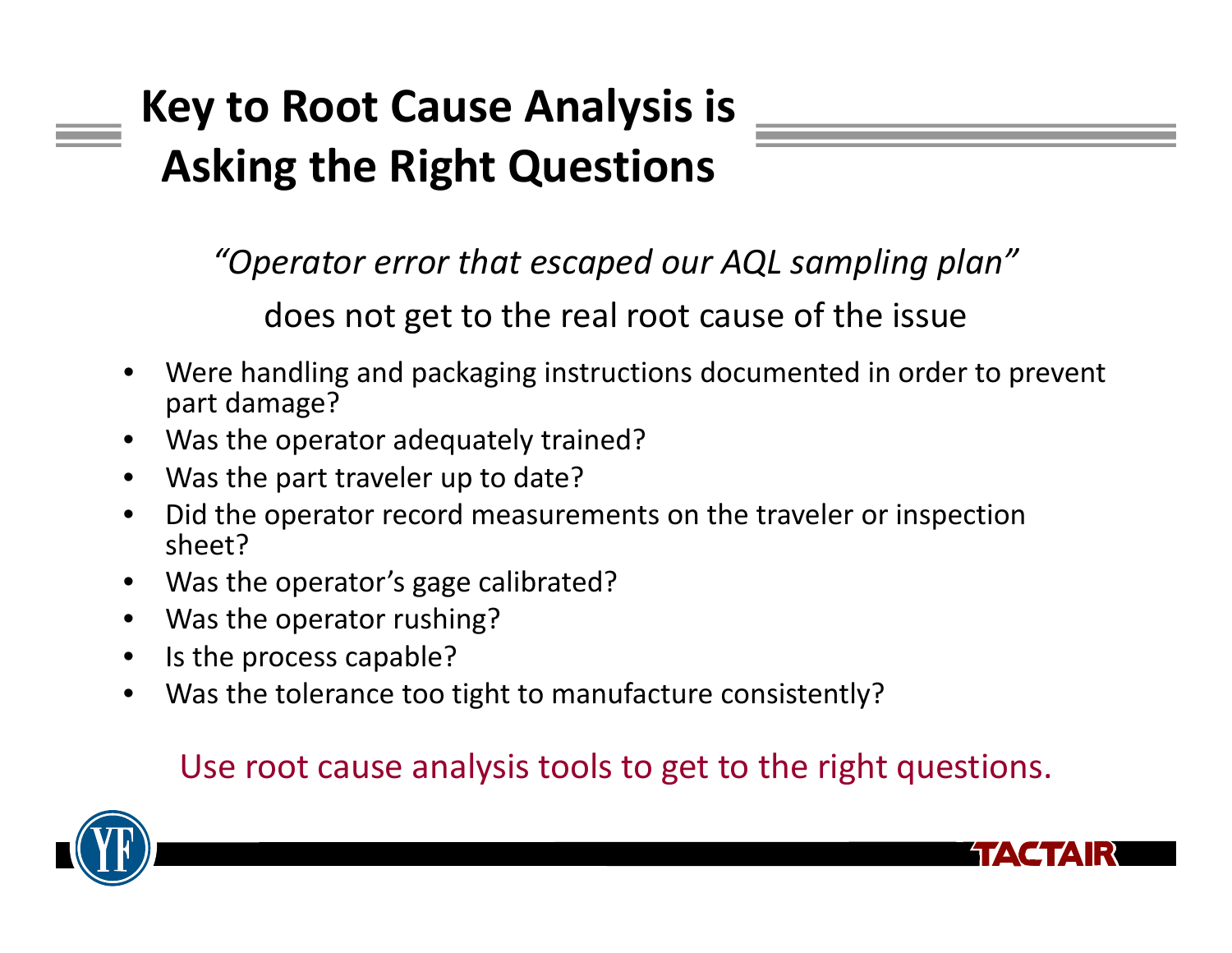Method of repeatedly asking "Why" to drill through the symptoms to the root cause is simple and powerful.

Simple Example: You've just gotten <sup>a</sup> flat tire in your garage.

| Why? | You backed over a nail.                    |  |
|------|--------------------------------------------|--|
| Why? | It fell off a shelf.                       |  |
| Why? | The shelf was warped.                      |  |
| Why? | Water leaked through the roof.             |  |
| Why? | You never got around to patching the roof! |  |



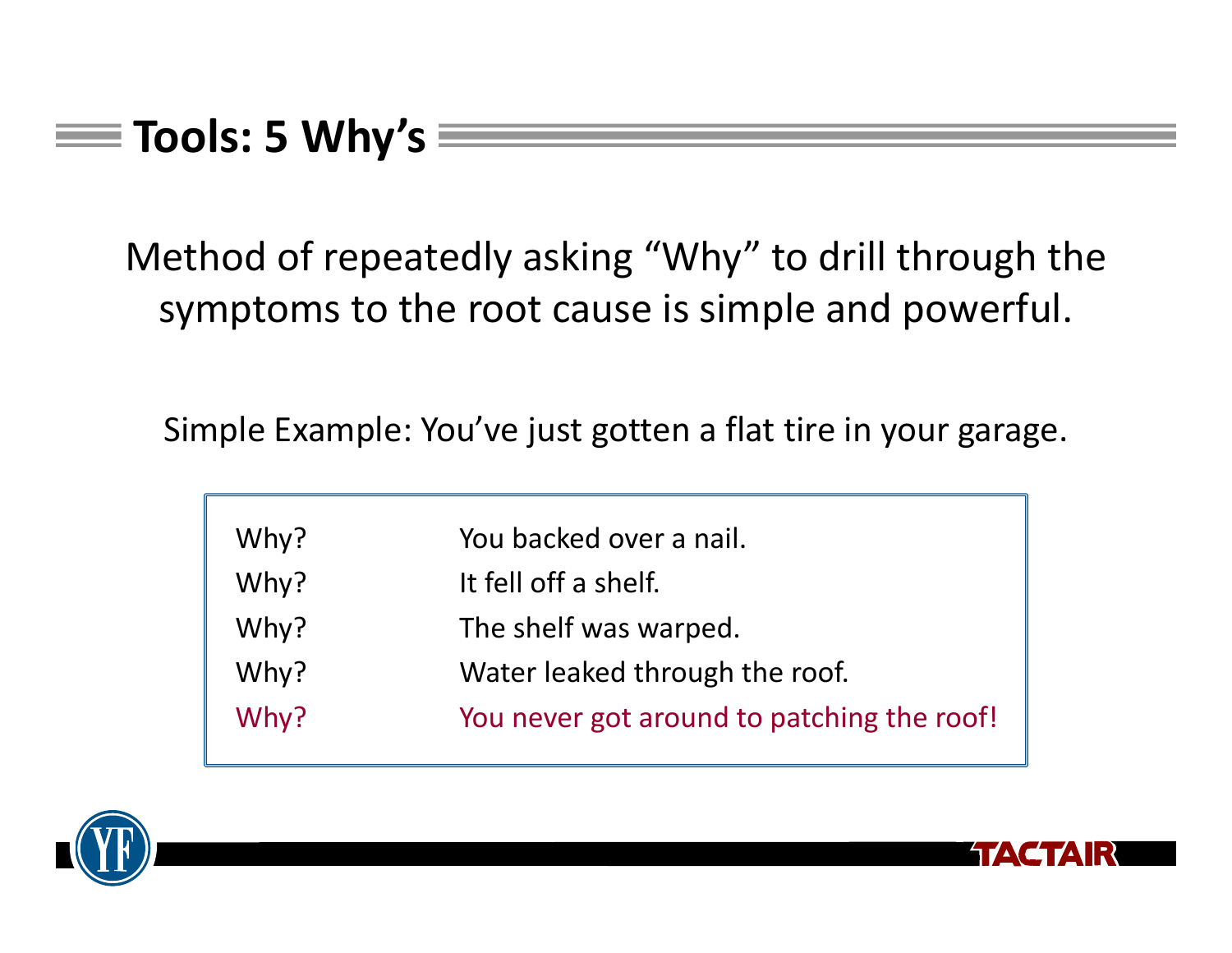### **Tools: Data Analysis**

- •Group defects by type (e.g. dimensional, damage, etc.)
- • Look for root causes (e.g. training, process documentation)
	- – Are there common causes regardless of part/customer/material?
	- – $-$  Ask your shop personnel for their input.
- Apply resources to fix root causes. Not necessarily biggest first – look for easy successes for encouragement.
- • Charts for trend analysis – are things getting better or worse?



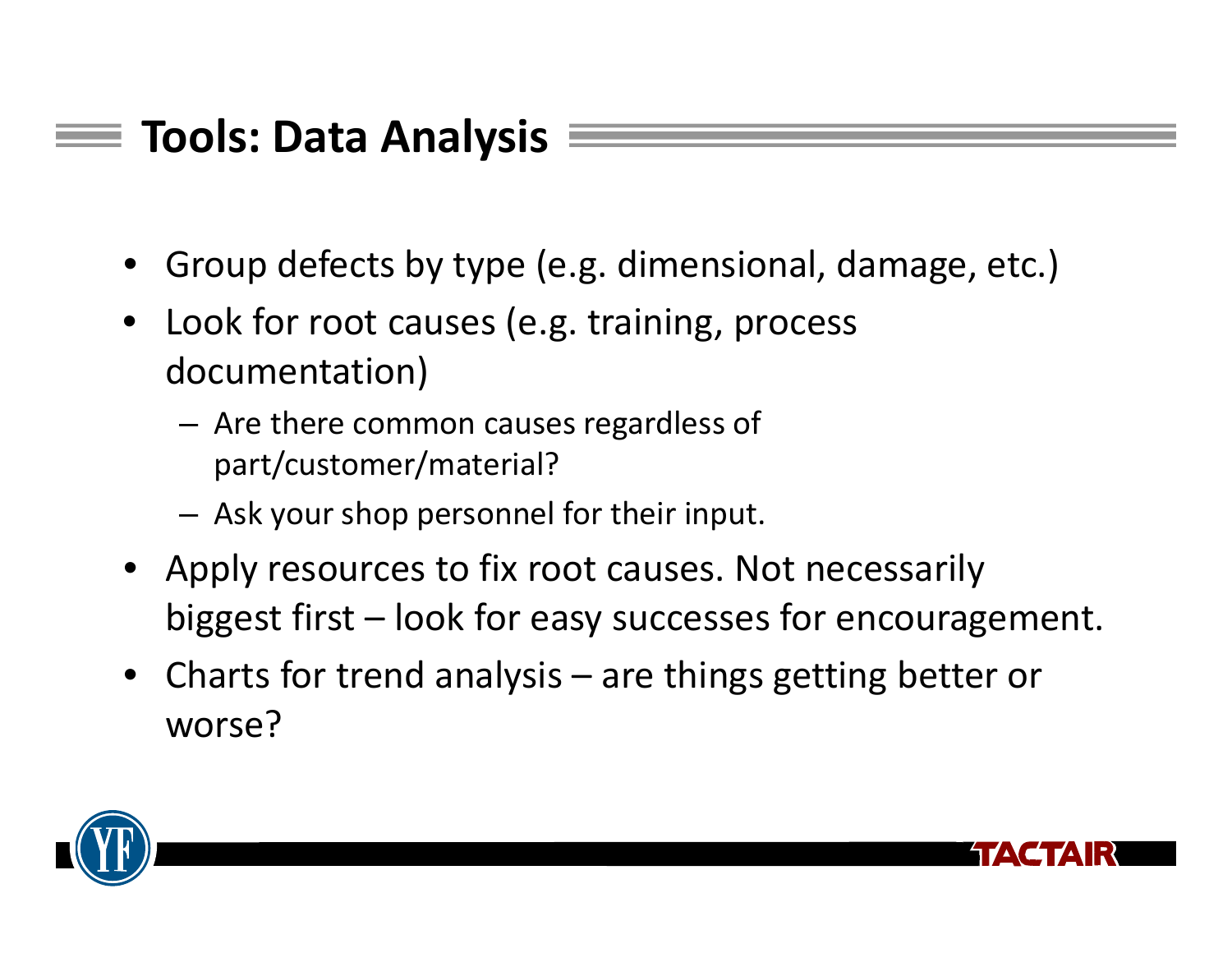### **Tools: Six Sigma and SPC**

- Good for assessing and improving systemic issues and variation.
- DMAIC Process supports data‐driven improvements. (**D**efine, **M**easure, **A**nalyze, **I**mprove, **C**ontrol)
- Low volume Statistical Process Control techniques allow you to analyze, control and improve.



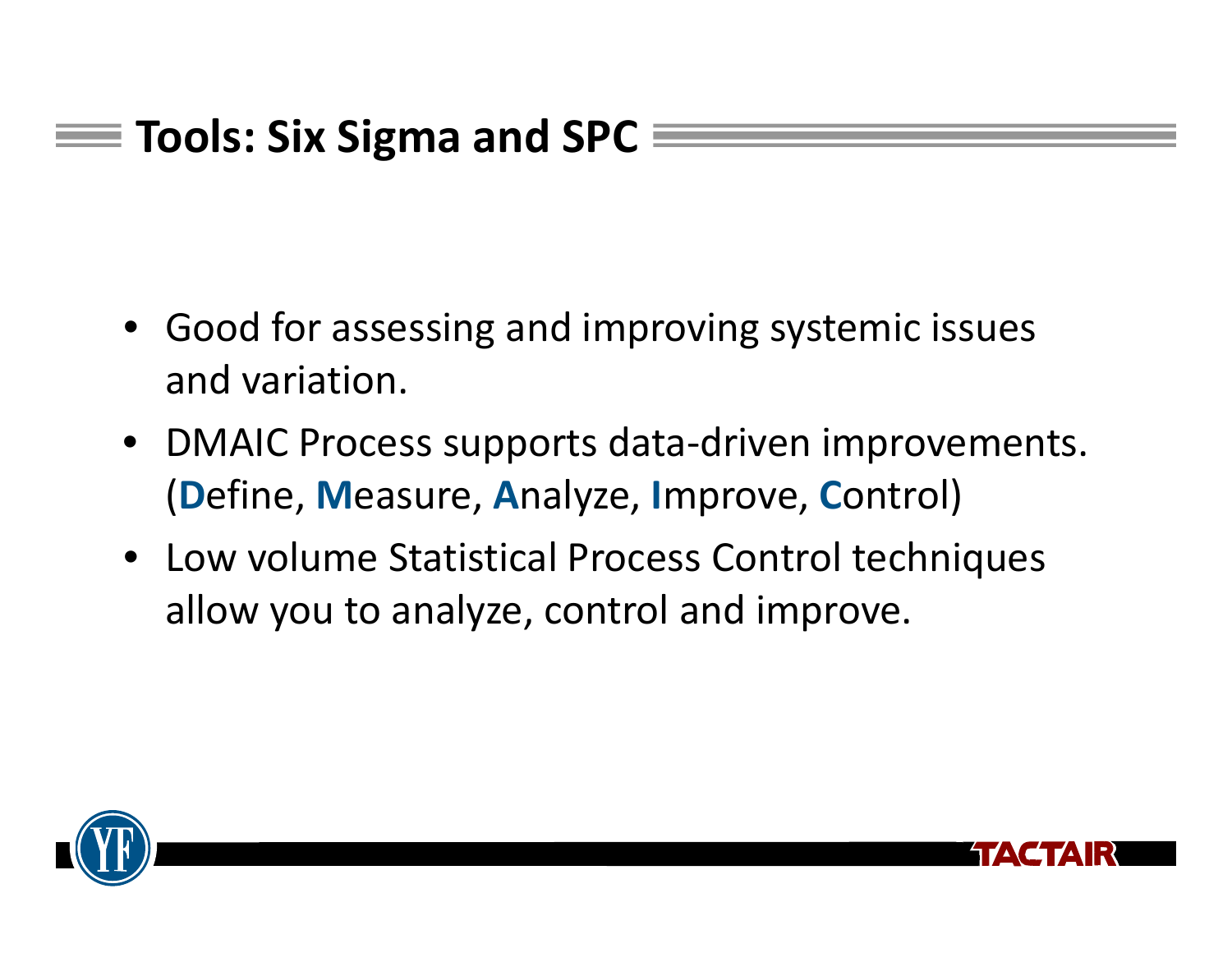### **Tools: 8D**

- Teamwork‐focused method
- Involve us and your operators
- Separates interim and permanent corrective action.
- Includes verification.
- Maps directly to questions on our CAR form.





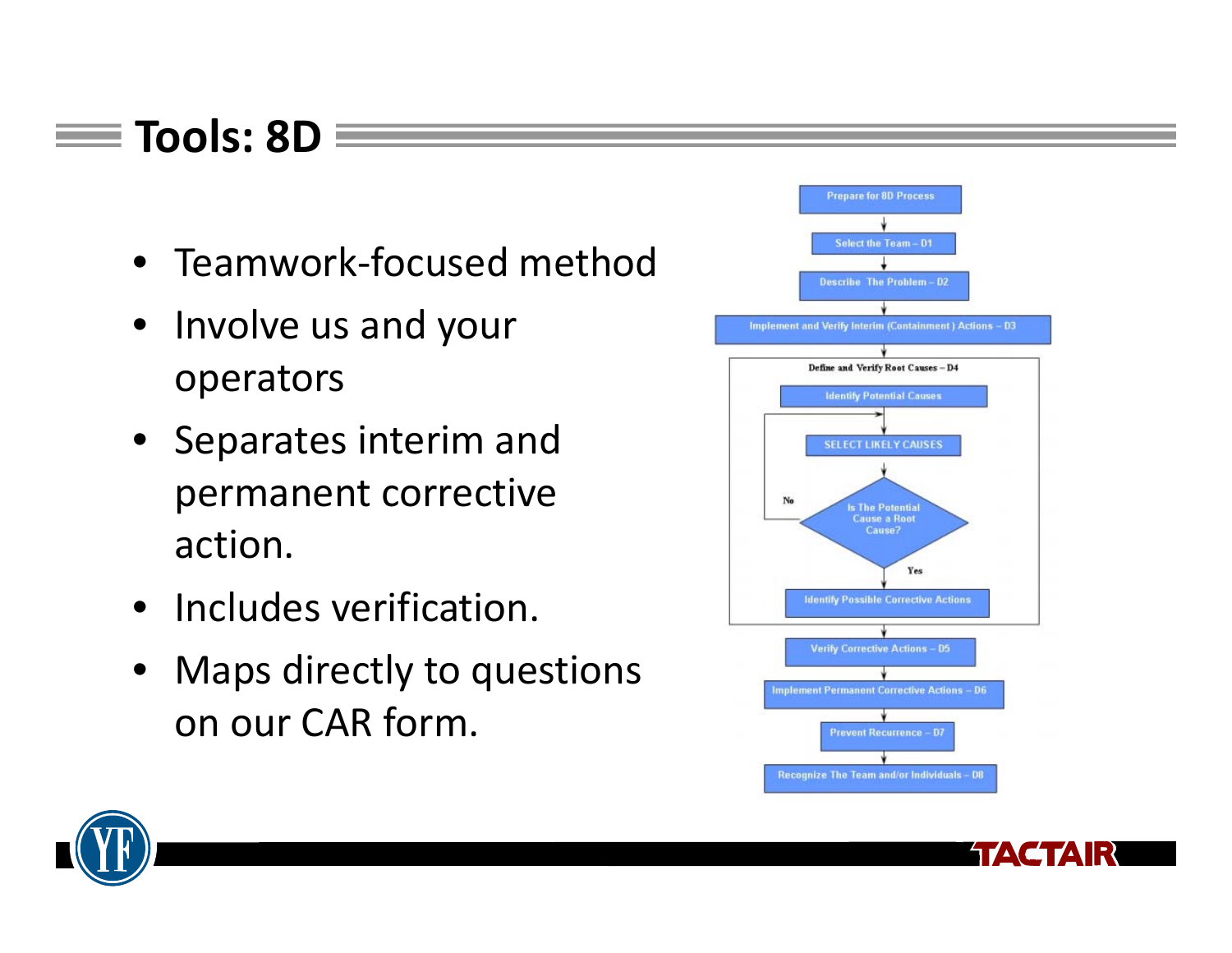### **Good Corrective Action Responses**

- Include corrective actions from your 2<sup>nd</sup> tiers and processors.
- Include copies of travelers and inspection cards showing updates.
- Detail stock sort for rejected part number AND any other parts that could have the same issue.
- Highlight preventative measures for rejected part AND any other parts that could have the same issue.



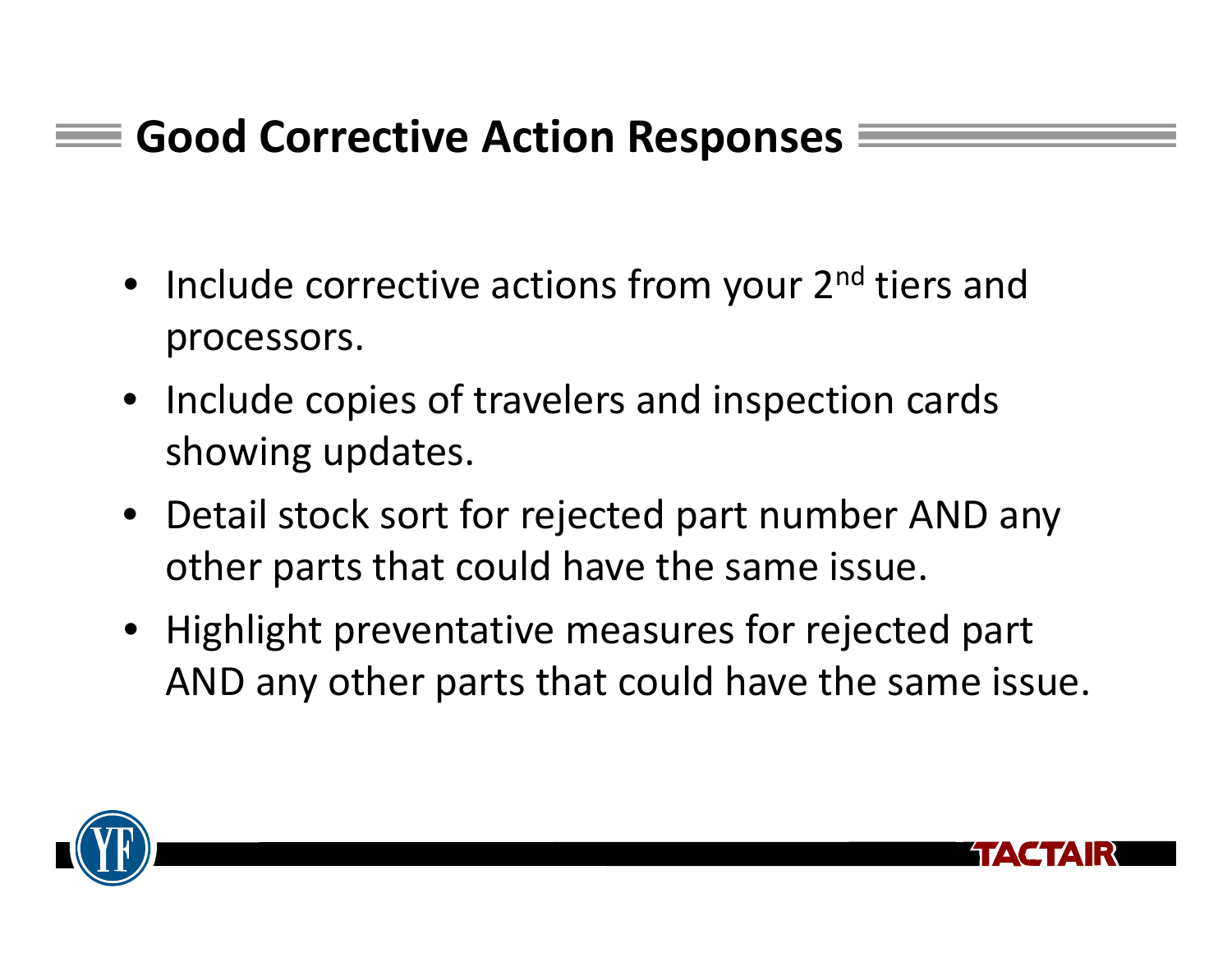### **Good Corrective Action Responses**

- Involve the operator in root cause analysis.
- "Standardize the Fix" to similar parts and operations.
- Go to the highest levels of corrective actions.
	- $-$  High Level: True poka yoke (failsafe) that makes it impossible to repeat the error.
	- Mid Level: Prevents error from leaving the station.
	- Low Level: Prevents error from leaving the building.



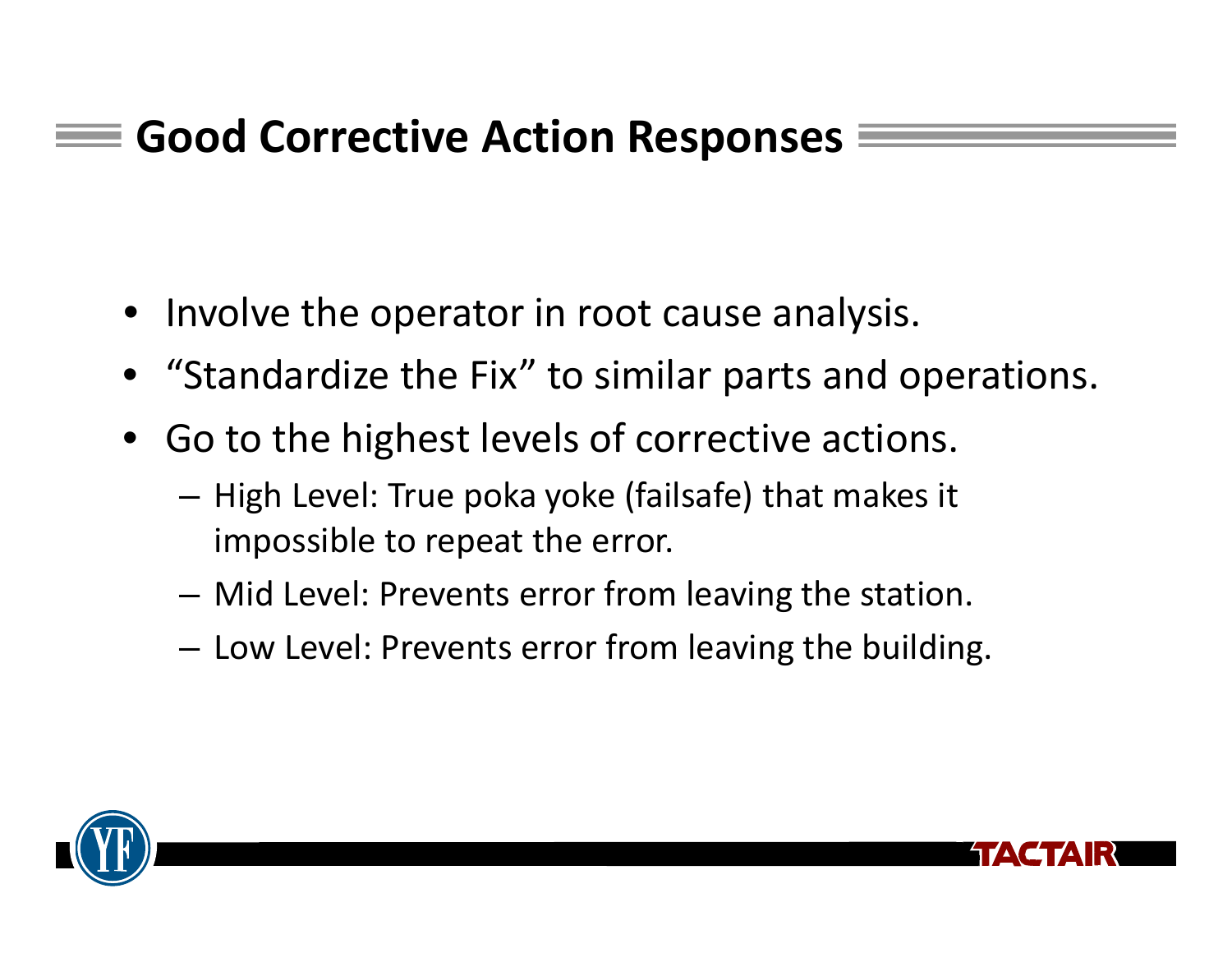### **All DMRs Count**

- We do not distinguish between major and minor DMRs since any issue will hold up an assembly.
- We do categorize DMRs to help identify systemic issues.
- A "Use As Is" disposition does not mean that the issue is not important.
- When possible, we will return parts to you. If we cannot, we will send digital pictures or other supporting information.



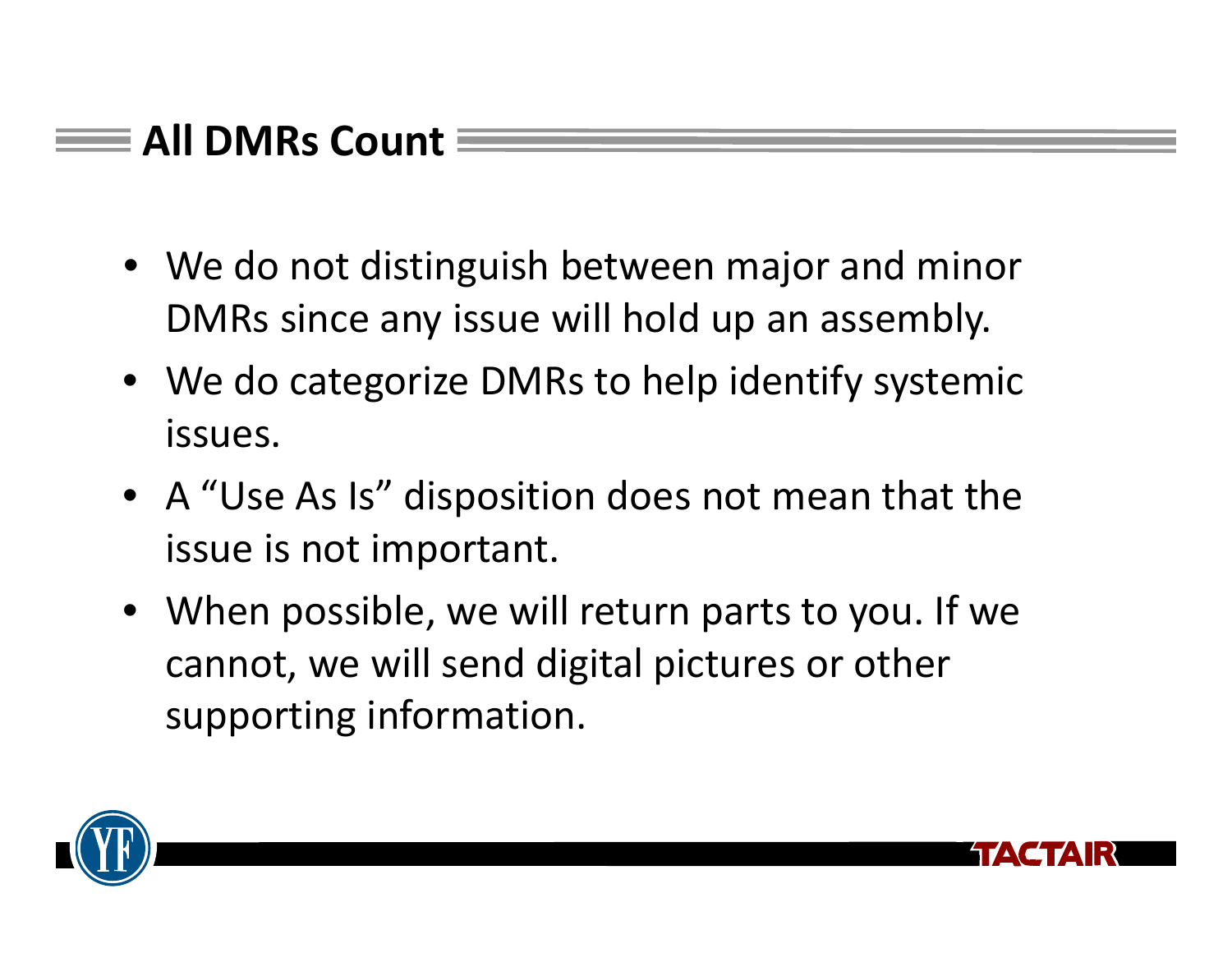

The true metrics of successful corrective actions are no repeat issues and prevention of similar issues.

Corrective actions will be assessed on their ability to help us avoid future problems.